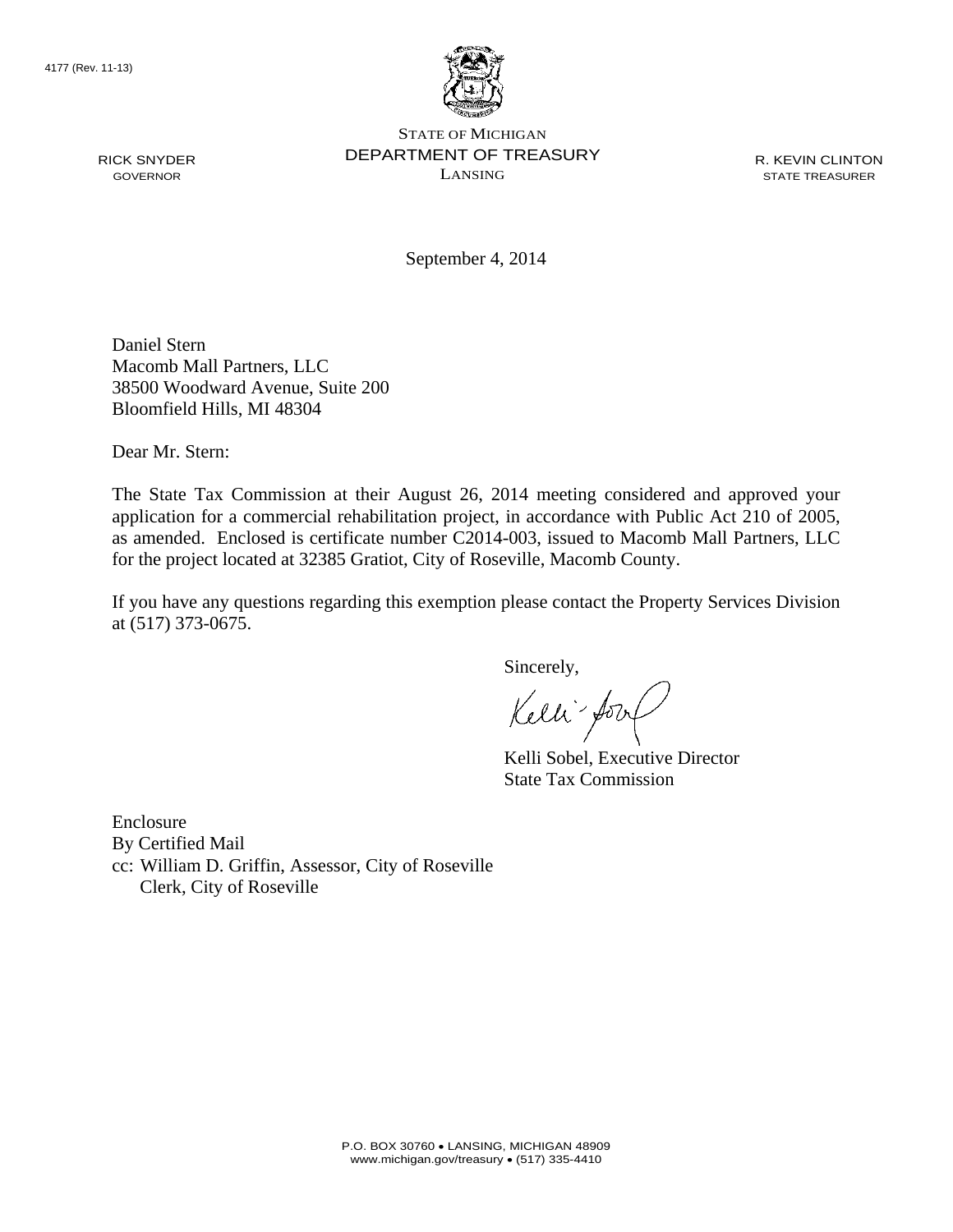

# **Commercial Rehabilitation Exemption Certificate** Certificate No. C2014-003

Pursuant to the provisions of Public Act 210 of 2005, as amended, the State Tax Commission hereby issues a Commercial Rehabilitation Exemption Certificate for the commercial property. as described in the approved application, owned by Macomb Mall Partners, LLC, and located at 32385 Gratiot, City of Roseville, County of Macomb, Michigan.

This certificate provides the authority for the assessor to exempt the commercial property for which this Commercial Rehabilitation Exemption Certificate is in effect, but not the land on which the rehabilitated facility is located or the personal property, from ad valorem taxation. This certificate further provides the authority to levy a specific tax known as the Commercial Rehabilitation tax.

This certificate, unless revoked as provided by Public Act 210 of 2005, as amended, shall remain in force for a period of  $10$  year(s);

## Beginning December 31, 2014, and ending December 30, 2024.

The real property investment amount for this obsolete facility is \$3,950,000.

The frozen taxable value of the real property related to this certificate is \$468,642.

This Commercial Rehabilitation Exemption Certificate is issued on August 26, 2014.



 $\mathcal{S}4\mathcal{G}$ 

Douglas B. Roberts, Chairperson **State Tax Commission** 

**A TRUE COPY ATTEST:** 

**Heather Cole** Michigan Department of Treasury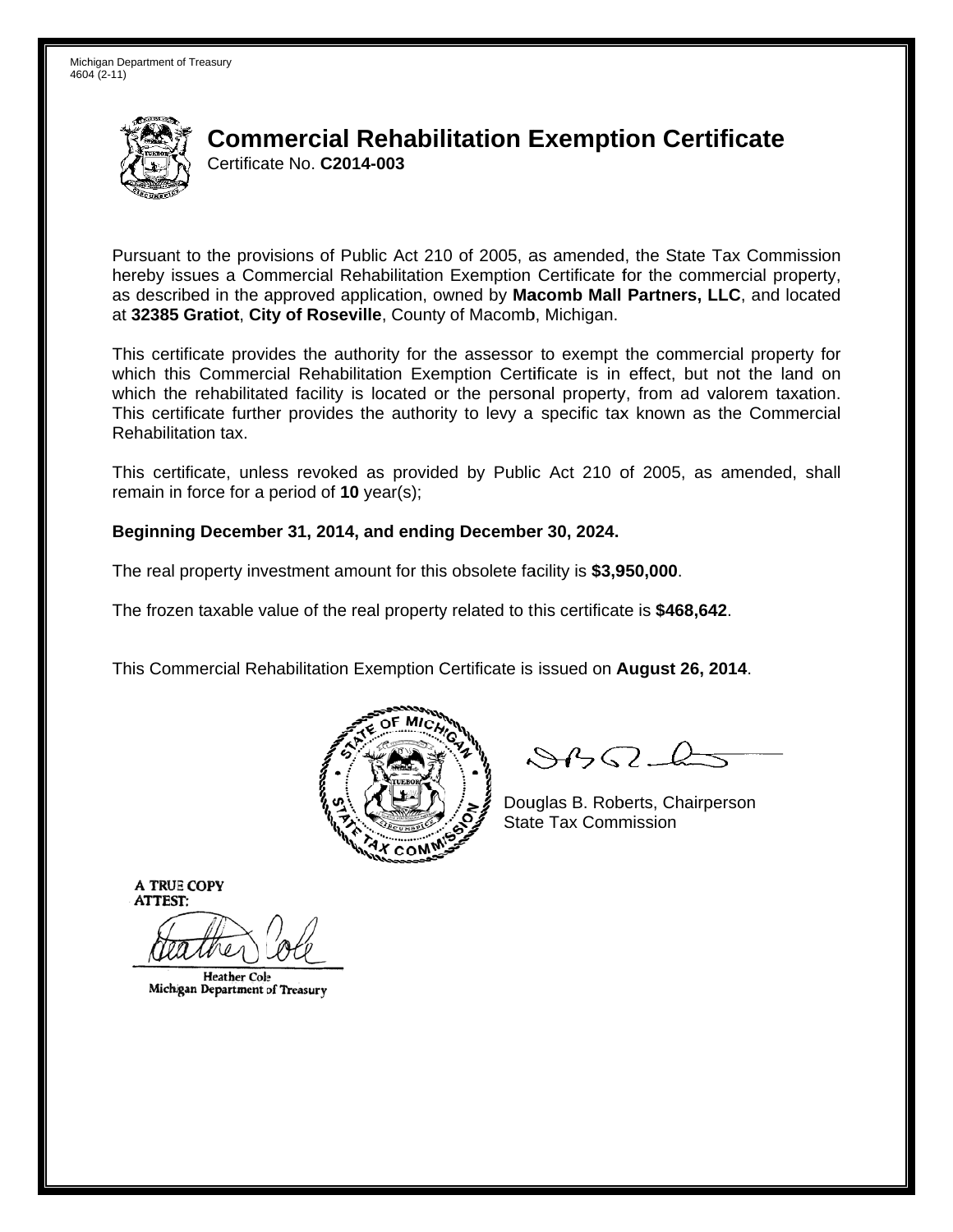RICK SNYDER GOVERNOR



STATE OF MICHIGAN DEPARTMENT OF TREASURY LANSING

R. KEVIN CLINTON STATE TREASURER

September 4, 2014

Richard Cole LCL Development LLC 303 W Main Street Belding, MI 48809

Dear Mr. Cole:

The State Tax Commission at their August 26, 2014 meeting considered and approved your application for a commercial rehabilitation project, in accordance with Public Act 210 of 2005, as amended. Enclosed is certificate number C2014-004, issued to LCL Development LLC for the project located at 1625 Leonard Street NE, City of Grand Rapids, Kent County.

If you have any questions regarding this exemption please contact the Property Services Division at (517) 373-0675.

Sincerely,

Kelli fory

Kelli Sobel, Executive Director State Tax Commission

Enclosure By Certified Mail cc: Scott A. Engerson, Assessor, City of Grand Rapids Clerk, City of Grand Rapids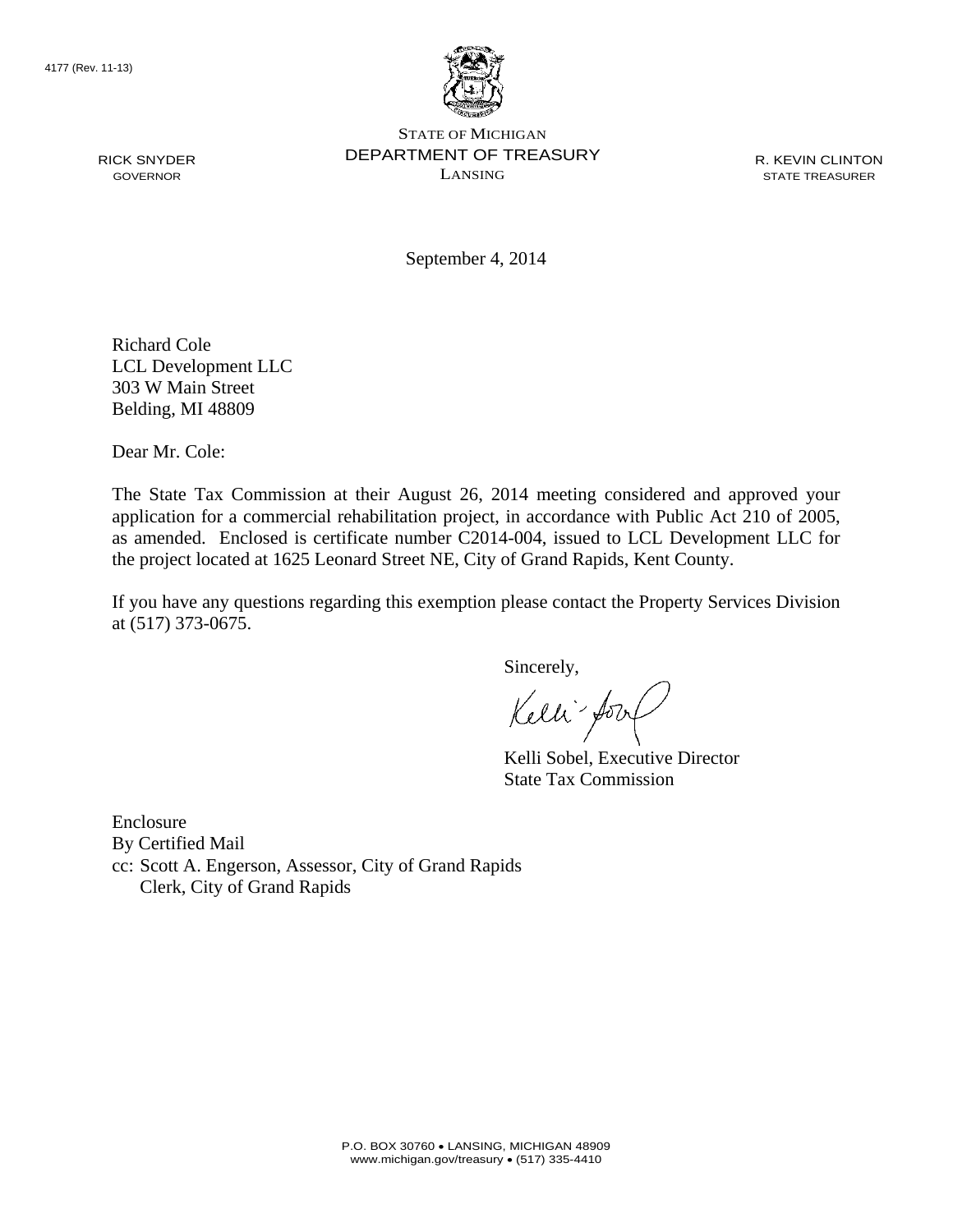

# **Commercial Rehabilitation Exemption Certificate** Certificate No. C2014-004

Pursuant to the provisions of Public Act 210 of 2005, as amended, the State Tax Commission hereby issues a Commercial Rehabilitation Exemption Certificate for the commercial property, as described in the approved application, owned by LCL Development LLC, and located at 1625 Leonard Street NE, City of Grand Rapids, County of Kent, Michigan.

This certificate provides the authority for the assessor to exempt the commercial property for which this Commercial Rehabilitation Exemption Certificate is in effect, but not the land on which the rehabilitated facility is located or the personal property, from ad valorem taxation. This certificate further provides the authority to levy a specific tax known as the Commercial Rehabilitation tax.

This certificate, unless revoked as provided by Public Act 210 of 2005, as amended, shall remain in force for a period of  $10$  year(s);

## Beginning December 31, 2014, and ending December 30, 2024.

The real property investment amount for this obsolete facility is \$1,000,000.

The frozen taxable value of the real property related to this certificate is \$506,620.

This Commercial Rehabilitation Exemption Certificate is issued on August 26, 2014.



 $\mathcal{S}4\mathcal{G}$ 

Douglas B. Roberts, Chairperson **State Tax Commission** 

**A TRUE COPY ATTEST:** 

**Heather Cole** Michigan Department of Treasury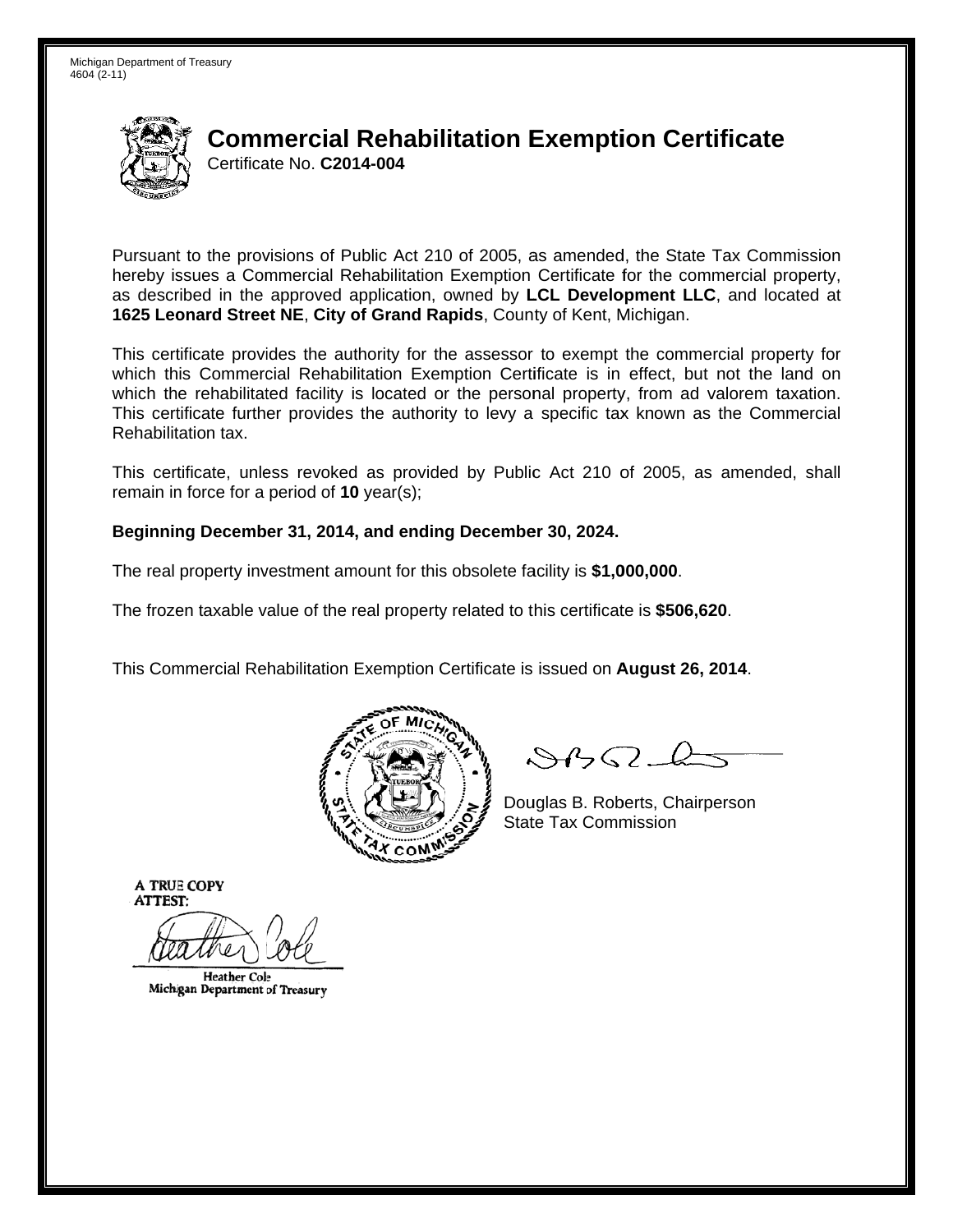RICK SNYDER GOVERNOR



STATE OF MICHIGAN DEPARTMENT OF TREASURY LANSING

R. KEVIN CLINTON STATE TREASURER

September 4, 2014

Michael Kordecki 500 W Western Ave LLC 500 W Western Muskegon, MI 49441

Dear Mr. Kordecki:

The State Tax Commission at their August 26, 2014 meeting considered and approved your application for a commercial rehabilitation project, in accordance with Public Act 210 of 2005, as amended. Enclosed is certificate number C2014-008, issued to 500 W Western Ave LLC for the project located at 500 W Western, City of Muskegon, Muskegon County.

If you have any questions regarding this exemption please contact the Property Services Division at (517) 373-0675.

Sincerely,

Kelli fory

Kelli Sobel, Executive Director State Tax Commission

Enclosure By Certified Mail cc: Donna B. Vandervries, Assessor, City of Muskegon Clerk, City of Muskegon